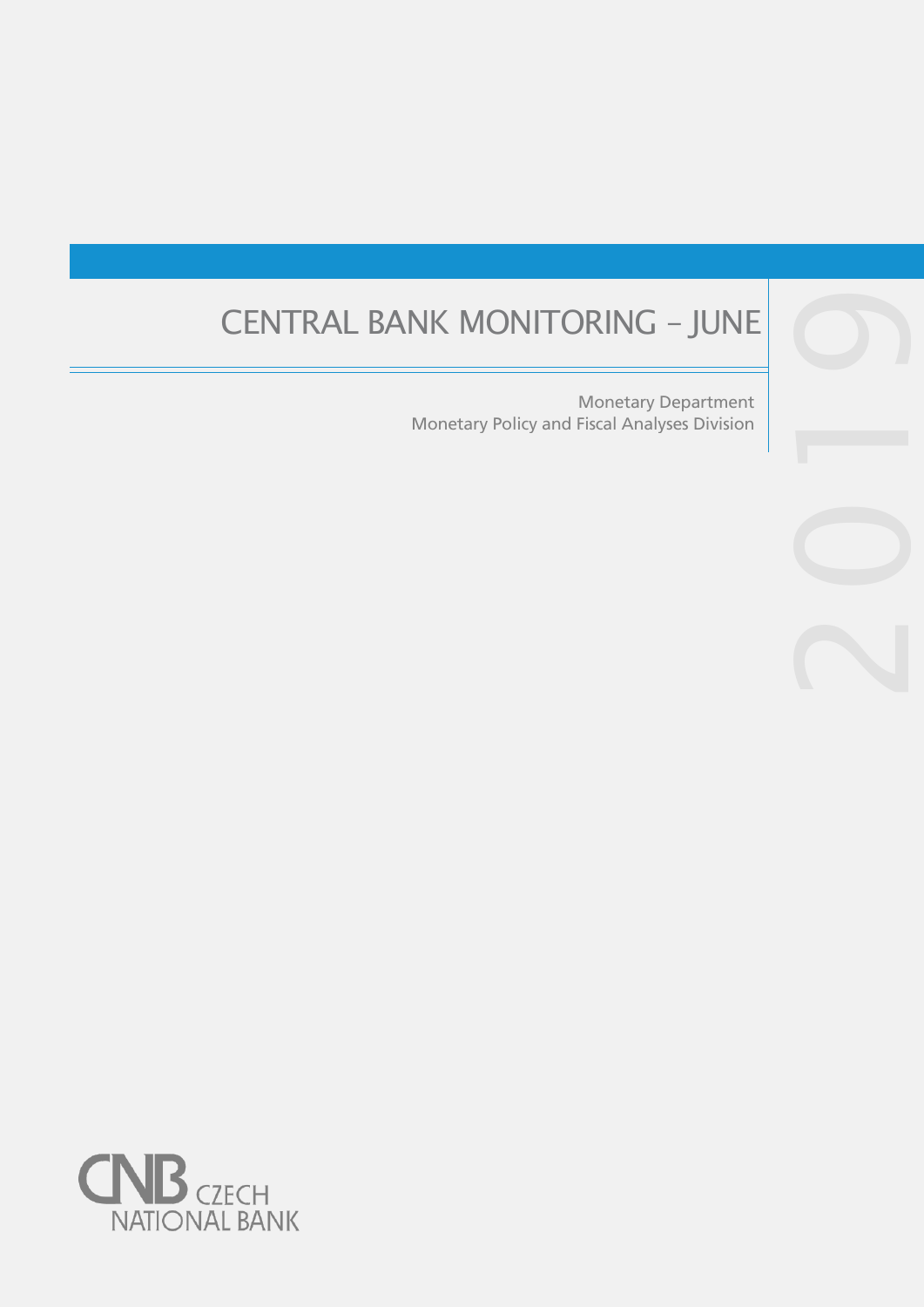## **IN THIS ISSUE**

*Economic growth is slowing further across the economies we monitor and central banks forecast the slowdown to continue in the next two years. Inflation is fluctuating around central banks' inflation targets in all the economies under review except Norway, Switzerland and Hungary. However, banks proceed with monetary policy normalisation only slowly and mostly move it further into the future. New Zealand even cut its official rate, while Hungary and Sweden will start to buy bonds again. The ECB kept its key rates unchanged and moved the date for their possible first hike further into the future. It also specified the terms of its programme of targeted two-year refinancing operations (TLTRO III) to be launched in September 2019. Only the Fed is likely to raise interest rates, albeit at a slower-than-expected pace.*  Spotlight *examines the banking sector crisis in Iceland. In our* Selected speech*, Bundesbank President Jens Weidmann explains the importance of supporting competition and dealing with the challenges of digitalisation to present-day monetary policy.*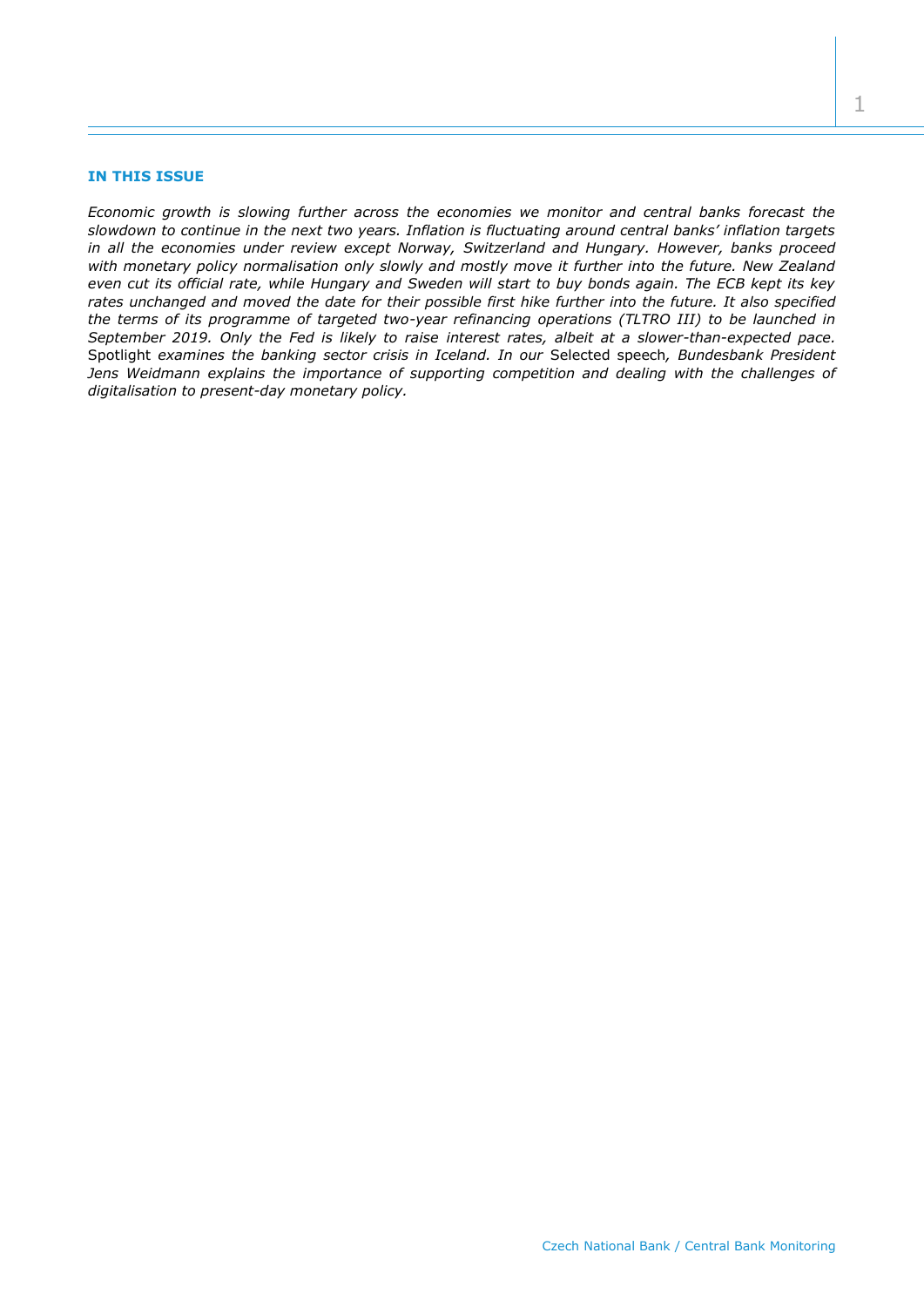# **1 LATEST MONETARY POLICY DEVELOPMENTS AT SELECTED CENTRAL BANKS**

#### **Key central banks of the Euro-Atlantic area**

|                                                | <b>Euro area (ECB)</b>                                    | <b>USA (Fed)</b>                                       | <b>United Kingdom (BoE)</b>                      |
|------------------------------------------------|-----------------------------------------------------------|--------------------------------------------------------|--------------------------------------------------|
| <b>Inflation target</b>                        | $< 2\%$ <sup>1</sup>                                      | $2%^{2}$                                               | 2%                                               |
| <b>MP</b> meetings<br>(rate changes)           | 10 Apr (0.00)<br>$6$ Jun $(0.00)$                         | 19-20 March <sup>5</sup> (0.00)<br>30 Apr-1 May (0.00) | 21 Mar (0.00)<br>2 May (0.00)                    |
| <b>Current basic rate</b>                      | $0.00\%$ ; $-0.40\%$ <sup>3</sup>                         | $2.25 - 2.50\%$                                        | 0.75%                                            |
| <b>Latest inflation</b>                        | 1.2% (May 2019) <sup>4</sup>                              | 2% (Apr 2019)                                          | 2.1% (Apr 2019)                                  |
| <b>Expected MP</b><br>meetings                 | 25 Jul<br>12 Sep                                          | $18 - 19$ Jun <sup>5</sup><br>$30 - 11$ Jul            | $20$ Jun<br>1 Aug                                |
| <b>Other expected</b><br>events                | 12 Sep: publication of<br>Eurosystem staff<br>projections | Jul 2019: publication of<br>Monetary Policy Report     | 1 Aug: publication of<br>Monetary Policy Summary |
| <b>Expected rate</b><br>movements <sup>6</sup> | $\rightarrow$                                             | $\rightarrow$                                          | $\rightarrow$                                    |

<sup>1</sup> ECB definition of price stability "below but close to 2%"; <sup>2</sup> January 2012 definition of inflation target; <sup>3</sup> deposit rate; <sup>4</sup> flash estimate; <sup>5</sup> meeting associated with summary of FOMC economic forecasts; <sup>6</sup> direction of expected change in rates in next three months taken from Consensus Forecasts.



The **ECB** kept its rates unchanged but pushed back its possible first hike again. The ECB now expects rates to stay at their present levels at least through 2020 H1. It will keep reinvesting, in full, the principal payments from maturing securities purchased under the asset purchase programme. The ECB specified the TLTRO III rate. The rate in each operation will be set at a level that is 10 bps above the average rate applied in the Eurosystem's main refinancing operations over the life of the respective TLTRO (for details [see here\)](https://www.ecb.europa.eu/press/pr/date/2019/html/ecb.pr190606~d1b6e3247d.en.html). Compared with March, the GDP growth outlook for 2019 rose slightly in June. The ECB expects GDP to rise by 1.2% (versus 1.1%) in 2019. By contrast, the growth outlook for 2020 is lower at 1.4% (versus 1.6%). It expects growth of 1.4% (versus 1.5%) for 2021. The inflation forecast is broadly flat. The ECB foresees inflation at 1.3% (versus 1.2%) in 2019 and 1.4% (versus 1.5%) in 2020.

The **Fed** left its base rate at 2.25–2.50%. The minutes of the May FOMC meeting show agreement of its members on the need to maintain a patient approach to policy adjustments. The FOMC also dealt with the mechanisms that would best address a potential economic downturn and structure securities positions. However, no decision was made in this regard. According to the March 2019 FOMC macroeconomic projections, rates can be expected to remain stable until the end of 2019 (as against two 0.25 pp increases expected until recently). The market now even expects their slight decline. One rate increase can probably be expected in 2020. The FOMC expects slightly weaker GDP growth this year (2.1%) compared to the March forecast (2.3%). In 2020, it foresees GDP growth of 1.9%. Inflation is projected at 2% and the unemployment rate at 3.7%–3.9% in the next three years.

The **BoE** maintained its key rate at 0.75% and the stock of government and corporate bond purchases at GBP 435 billion and GBP 10 billion respectively. Quarter-on-quarter GDP growth is expected to reach 0.5% in Q1 and around 0.2% in Q2. The BoE expects higher volatility of data on economic activity due to Brexit-related uncertainties. Its current forecast predicts year-on-year GDP growth of over 2% in mid-2022. The BoE slightly lowered the rate outlook, expecting them to rise to 1% in mid-2022. However, its statement indicates that a future monetary policy tightening is regarded appropriate. Inflation fell to the target at the start of 2019, reaching 2.1% in April. It is expected to be slightly below the target in the middle of the forecast period due to a temporary slowdown in energy price growth. The BoE expects inflation at the target from 2020 and its fluctuation slightly above it in the rest of the forecast period.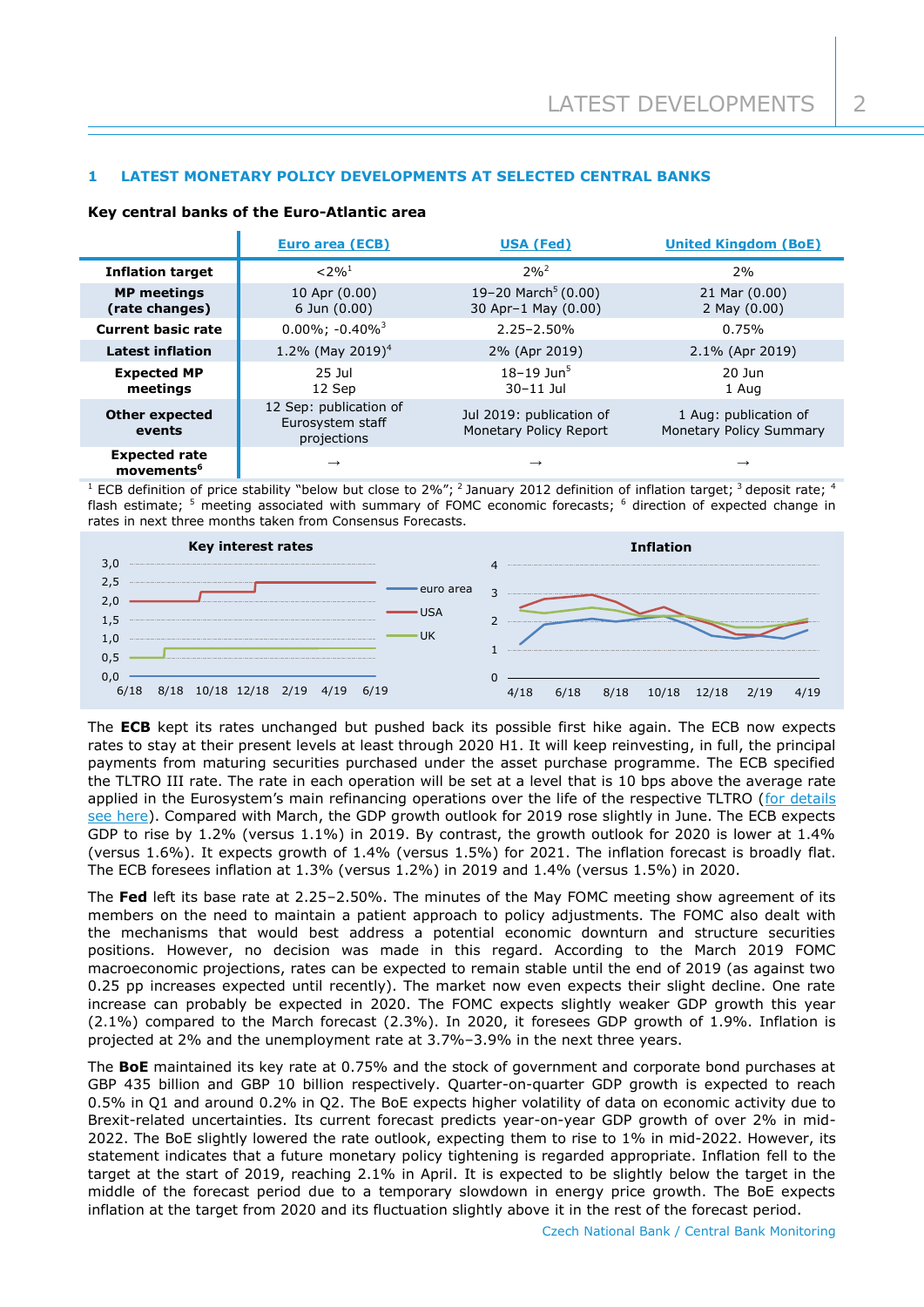|                                                  | <b>Sweden (Riksbank)</b>                                         | <b>Hungary (MNB)</b>                              | <b>Poland (NBP)</b>                                                |
|--------------------------------------------------|------------------------------------------------------------------|---------------------------------------------------|--------------------------------------------------------------------|
| <b>Inflation target</b>                          | $2\%^{3}$                                                        | 3%                                                | $2.5\%$                                                            |
| <b>MP</b> meetings<br>(rate changes)             | 26 Mar (0.00)<br>30 Apr (0.00)<br>24 Apr (0.00)<br>28 May (0.00) |                                                   | $2 - 3$ Apr $(0.00)$<br>14-15 May $(0.00)$<br>$4 - 5$ Jun $(0.00)$ |
| <b>Current basic rate</b>                        | $-0.25\%$ ; $-1.00\%$ <sup>2</sup>                               | $0.9\%$ : $-0.05\%$ <sup>2</sup>                  | 1.50%                                                              |
| <b>Latest inflation</b>                          | 2.0% (Apr 2019)                                                  | 3.9% (Apr 2019)                                   | 2.2% (Apr 2019)                                                    |
| <b>Expected MP</b><br>meetings                   | $2$ Jul<br>4 Sep                                                 | $25$ Jun<br>$23$ Jul<br>27 Aug                    | $2-3$ Jul<br>$10-11$ Sep                                           |
| <b>Other expected</b><br>events                  | 3 Jul and 4 Sep:<br>publication of<br>Monetary Policy Report     | 25 Jun: publication of<br><b>Inflation Report</b> | 16 Sep: publication of<br><b>Inflation Report</b>                  |
| <b>Expected rate</b><br>$move$ mnts <sup>1</sup> | $\rightarrow$                                                    |                                                   | $\rightarrow$                                                      |

# **Selected central banks of inflation-targeting EU countries**

<sup>1</sup> Direction of expected change in rates in next three months taken from Consensus Forecast survey;  $^2$  deposit rate,  $^3$ CPIF – consumer price index including a fixed interest rate



The **Riksbank** left its policy rate unchanged at -0.25% at its latest meeting. It also announced that the rate would remain at this level for a longer period of time than had been forecasted in February. Rates are thus expected not to be raised in mid-2019 but towards the end of the year or at the beginning of next year. The Riksbank will purchase government bonds totalling SEK 45 billion from July 2019 to December 2020. This corresponds to around half of the principal payments and coupons that the Riksbank will receive from the bond portfolio during this period. The purchases will take place in order to maintain an appropriate level of the portfolio and the Riksbank's presence in the market. The Riksbank kept its inflation outlook for the next three years broadly unchanged in its current forecast, expecting inflation of close to 2%. GDP grew by 2.3% in 2018. The Riksbank raised its GDP growth forecast for this year to 1.7% (from 1.3%). It expects growth of 1.9% next year and 1.8% in 2021.

The **MNB** maintained its base rate at 0.9%. However, it raised its deposit rate from -0.15% to -0.05% in March. To increase the diversification of funding to the domestic corporate sector, the MNB will launch a [corporate bond purchasing programme](https://www.mnb.hu/en/monetary-policy/the-monetary-council/press-releases/2019/press-release-on-the-monetary-council-meeting-of-28-may-2019) totalling HUF 300 billion on 1 July 2019. The aim is to improve the effectiveness of monetary policy transmission. Inflation rose to 3.9% in April and core inflation reached 3.8%. According to a preliminary estimate, the Hungarian economy grew by 5.3% in 2019 Q1. The growth was driven mainly by industry, construction and services. The MNB forecast expects economic growth to slow but remain strong.

The **NBP** kept its interest rate unchanged at 1.5% over the past three months. GDP growth remained buoyant in Q1 (4.7%). It continued to be driven by household consumption, fuelled by increasing employment, rapid wage growth and positive consumer sentiment. Investment, including a strong recovery in investment by corporations, also contributed significantly to GDP growth. According to the NBP forecast, GDP growth will slow gradually to 3.4% at the end of 2021. Household consumption will remain the main driver of GDP growth over the forecast horizon. Consumer inflation remains moderate, reaching 2.2% in April. The NBP forecast for this year expects inflation to hit the inflation target from below. Inflation will reach 2.7% in 2020 and slightly fall to 2.5% at the end of the forecast period.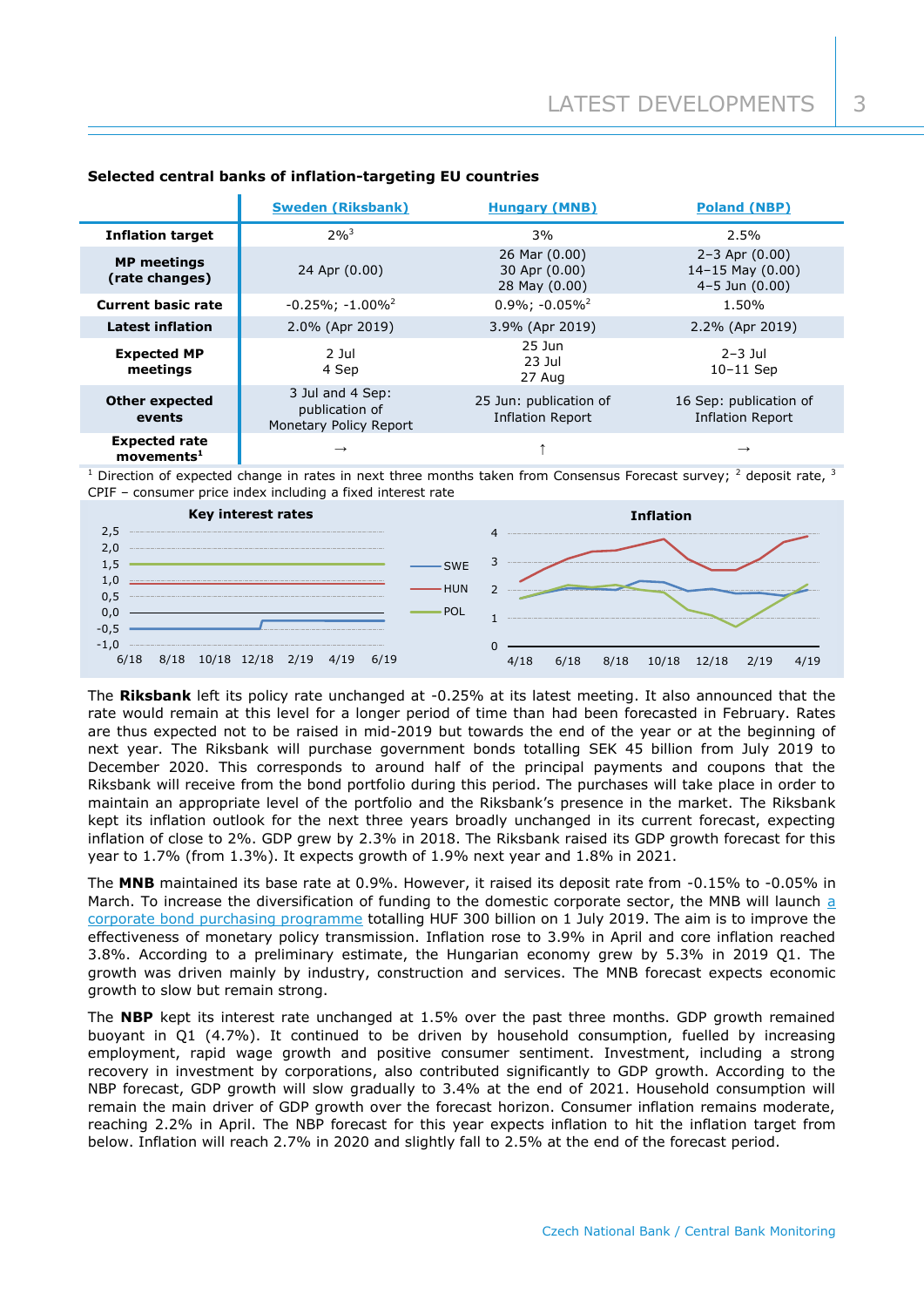|                                                       | <b>Norway (NB)</b>                               | <b>Switzerland (SNB)</b>                      | <b>New Zealand (RBNZ)</b>                                    | <b>Canada (BoC)</b>                              |
|-------------------------------------------------------|--------------------------------------------------|-----------------------------------------------|--------------------------------------------------------------|--------------------------------------------------|
| <b>Inflation target</b>                               | 2%                                               | $0 - 2%$                                      | 2%                                                           | 2%                                               |
| <b>MP</b> meetings<br>(rate changes)                  | 21 Mar $(+0.25)$<br>$9$ May $(0.00)$             | 21 Mar (0.00)                                 | 27 Mar (0.00)<br>8 May (-0.25)                               | 24 Apr (0.00)<br>29 May (0.00)                   |
| <b>Current basic</b><br>rate                          | 1%<br>$0.00\%$ <sup>1</sup>                      | from $-1.25%$<br>to $-0.25\%^2$ ; $-0.75\%^3$ | 1.5%                                                         | 1.75%                                            |
| <b>Latest inflation</b>                               | 2.9% (Apr 2019)                                  | 0.7% (Apr 2019)                               | 1.5% (2019 Q1)                                               | 2% (Apr 2019)                                    |
| <b>Expected MP</b><br>meetings                        | $20$ Jun<br>15 Aug                               | $13$ Jun                                      | 26 Jun<br>7 Aug                                              | $10$ Jul<br>4 Sep                                |
| <b>Other expected</b><br>events                       | 20 Jun: publication of<br>Monetary Policy Report | 19 Jun: publication of<br>Quarterly Bulletin  | 7 Aug: publication of<br><b>Monetary Policy</b><br>Statement | 10 Jul: publication of<br>Monetary Policy Report |
| <b>Expected rate</b><br>$move$ movements <sup>4</sup> |                                                  | $\rightarrow$                                 | $\rightarrow$                                                | $\rightarrow$                                    |

# **Other selected inflation-targeting countries**

 $1$  Only on reserves exceeding the quota;  $2$  chart displays centre of band;  $3$  negative deposit rate on banks' account balances held at the SNB, graded according to balance amounts; <sup>4</sup> direction of expected change in rates in next three months taken from Consensus Forecasts or, in the case of New Zealand, from RBNZ survey.



As expected, the **NB** raised its policy rate by 0.25 pp to 1% in March. It also increased the rate on reserves in excess of banks' individual quotas by 0.25 pp to 0%. Based on the March forecast, the NB expects the policy rate to increase further in 2019 H2 and reach 1.75% at the end of 2022. The Norwegian economy grew by 2.5% in 2018 and is projected to rise by 2.7% in 2019. It will slow to 1% in 2022. A tight labour market suggests that wages will continue to grow. Inflation will reach the 2% inflation target from below at the end of 2022, while CPI-ATE (inflation adjusted for tax changes and excluding energy products) will hit the target from above.

The **SNB** left the target range for its monetary policy rate (3M LIBOR) unchanged in negative territory (i.e. between -1.25% and -0.25%). The rate on banks' account balances with the SNB was also flat at -0.75%. The SNB continues to reserve the right to intervene in the foreign exchange market as necessary. GDP growth stagnated in 2018 H2, but at a robust 2.5% rate recorded for the year as a whole. This year, the SNB expects GDP to expand by around 1.5%. The inflation forecast shifted lower for the entire forecast horizon. The SNB reduced the inflation outlook for 2019 from 0.5% to 0.3% and that for 2020 from 1% to 0.6%.

The **RBNZ** reduced its official rate by 0.25 pp to 1.5% in May. This was due to a need for a monetary stimulus to maintain maximum sustainable employment and meet the inflation target. Inflation stood at 1.5% in 2019 Q1. It is expected to reach the inflation target again in the medium term as cost pressures build up. Employment growth was 1.5% and the employment rate stood at 67.5% in March. According to the RBNZ, employment is close to a maximum sustainable level. GDP growth slowed in 2018 H2. According to the RBNZ forecast, the economy will expand at a rate of almost 3% this year. It will slow to around 2% in 2020.

The **BoC** maintained its key rate at 1.75%. Inflation was 2% in April. It will remain around the 2% target in the coming months. Core inflation indicators also stay close to 2%. The slowdown in GDP growth in late 2018 and early 2019 was only temporary, although risks related to the trade war have increased. In this context, the degree of monetary policy accommodation and interest rate levels remain appropriate according to the BoC. In the following periods, the Governing Council will pay attention especially to developments in household spending, oil markets and the global trade environment.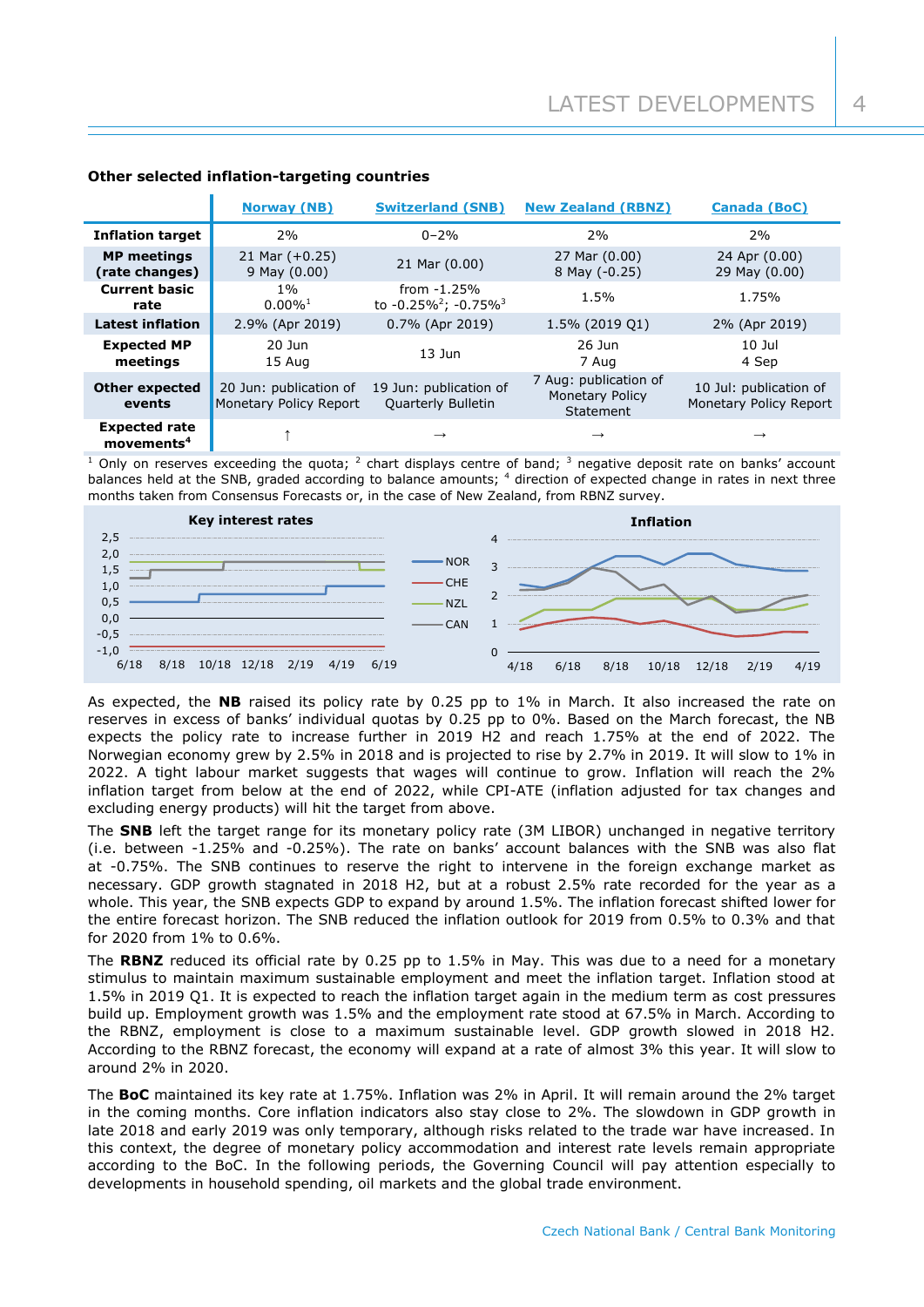# **2. NEWS OVER THE LAST THREE MONTHS**

## **RBNZ completed transformation of its monetary policy**

[Amendments to New Zealand's monetary policy framework](https://www.rbnz.govt.nz/monetary-policy/about-monetary-policy/monetary-policy-framework) at the Reserve Bank of New Zealand (RBNZ) came into effect at the beginning of April. This completed the transformation to a new monetary policy framework extending the RBNZ's mandate to a dual one and establishing a Monetary Policy Committee (MPC) collectively responsible for making monetary policy decisions (previously the sole decision maker was the Governor). For more information about the RBNZ's new monetary policy framework see the June [2018 CBM.](https://www.cnb.cz/export/sites/cnb/en/monetary-policy/.galleries/monitoring/1802_cbm.pdf) The RBNZ also published a [Monetary Policy Handbook](https://www.rbnz.govt.nz/monetary-policy/about-monetary-policy/monetary-policy-handbook) that explains the new framework and sets out key assumptions about how the economy operates and about the contribution of monetary policy to New Zealand's economy.

The key components of the new framework are: (i) the [remit for the MPC](https://www.rbnz.govt.nz/-/media/ReserveBank/Files/Monetary%20policy/About%20monetary%20policy/Remit-for-the-Monetary-Policy-Committee-April-2019.pdf?la=en&revision=a5783e23-a90b-43d5-8769-75c448eef89b) providing the MPC with its monetary policy and operational objectives consistent with the economic objectives in the Reserve Bank of New Zealand Act, which mainly requires the MPC to formulate monetary policy with the goals of maintaining a stable general level of prices over the medium term and supporting maximum sustainable employment (the remit replaces the previous Policy Targets Agreements (PTAs) signed between the RBNZ Governor and the Minister of Finance); (ii) the [MPC charter](https://www.rbnz.govt.nz/-/media/ReserveBank/Files/Monetary%20policy/About%20monetary%20policy/Monetary-Policy-Committee-Charter-April-2019.pdf?la=en&revision=33f0b2ff-3845-432e-aad5-52f73dbe65ee) providing directions on decision making procedures, transparency and accountability of MPC members; the two documents were co-signed by the Minister of Finance and the RBNZ Governor; and (iii) the [MPC Code of Conduct](https://www.rbnz.govt.nz/-/media/ReserveBank/Files/Monetary%20policy/About%20monetary%20policy/Monetary-Policy-Committee-Code-of-Conduct-April-2019.pdf?la=en&revision=91dec018-efe0-408d-a389-0432cdcbcd80) setting out minimum standards of ethical and professional conduct that must be adhered to by members of the MPC; this document was approved by the RBNZ Board of Directors.

According to the law, the newly established Monetary Policy Committee can consist of five to seven members; the [very first MPC](https://www.rbnz.govt.nz/about-us/monetary-policy-committee) consists of seven members, four internal and three external. A non-voting [Treasury observer](https://www.rbnz.govt.nz/news/2019/03/secretary-to-the-treasury-nominated-as-the-treasury-observer-on-the-monetary-policy-committee) also attends the MPC meetings. The first MPC meeting took place on 8 May and decided to reduce the Official Cash Rate (OCR).

## **ECB announces start date and new name for euro short-term rate (€STR)**

In March, the ECB decided to [change the acronym](https://www.ecb.europa.eu/press/pr/date/2019/html/ecb.pr190312~d6c6e2ba31.en.html) of its overnight rate from "ESTER" to "€STR", and [announced](https://www.ecb.europa.eu/press/pr/date/2019/html/ecb.pr190314~28790a71ef.en.html) that the first €STR would be published on 2 October 2019. For more information about the €STR rate see the [ECB website](https://www.ecb.europa.eu/paym/initiatives/interest_rate_benchmarks/euro_short-term_rate) and the [September 2018,](https://www.cnb.cz/export/sites/cnb/en/monetary-policy/.galleries/monitoring/1803_cbm.pdf) [June 2018](https://www.cnb.cz/export/sites/cnb/en/monetary-policy/.galleries/monitoring/1802_cbm.pdf) and [December 2017](https://www.cnb.cz/export/sites/cnb/en/monetary-policy/.galleries/monitoring/1704_cbm.pdf) CBM issues.

## **Philip Lane becomes ECB chief economist, Gabriel Makhlouf to succeed him as new Governor of the Central Bank of Ireland**

In June, the incumbent Governor of the Central Bank of Ireland (CBI) Philip Lane became a member of the Executive Board of the ECB for eight years as ECB chief economist. He succeeded Peter Praet, whose mandate ended at the end of May. Lane was the sole candidate for the position. His candidacy was [supported](https://www.consilium.europa.eu/en/press/press-releases/2019/02/11/ecb-executive-board-eurogroup-gives-support-to-philip-lane-s-candidacy/) by the Eurogroup, [approved](https://www.ecb.europa.eu/press/pr/date/2019/html/ecb.pr190306~2c12d54c7a.en.html) by the ECB Governing Council at the beginning of March and [recommended](http://www.europarl.europa.eu/doceo/document/TA-8-2019-0213_EN.html?redirect) by the European Parliament in mid-March. He was [appointed](https://www.consilium.europa.eu/en/press/press-releases/2019/03/22/mr-philip-r-lane-appointed-as-member-of-the-executive-board/) by the European Council at the end of March.

The Irish government made a surprising move and **nominated Gabriel Makhlouf as new CBI Governor** in May. He currently works as Treasury secretary and chief economic and financial adviser to New Zealand's government, and he is also Treasury observer on the RBNZ's Monetary Policy Committee (see above). He previously also worked as a top UK civil servant and principal private secretary to then Chancellor of the Exchequer Gordon Brown. He will become the first non-Irish national to head the CBI (he was born in Egypt of British and Greek parentage).

Makhlouf will take up the position of the CBI Governor in September; in the interim the Central Bank Commission [appointed](https://www.centralbank.ie/news/article/appointment-of-acting-governor) CBI Deputy Governor Sharon Donnery (initially considered a favourite for the position of Governor) as temporary Acting Governor of the CBI.

#### **British government starts search for new BoE governor**

At the end of April, the British government published a vacancy [advertisement](https://publicappointments.cabinetoffice.gov.uk/appointment/governor-of-the-bank-of-england/) for the Governor of the Bank of England (BoE) position as a replacement for Mark Carney, who will leave the job at the end of January next year. Mark Carney has headed the BoE since July 2013 and he is the first BoE Governor who is not a UK citizen (he is a Canadian). He was originally supposed to leave the job in June 2019, but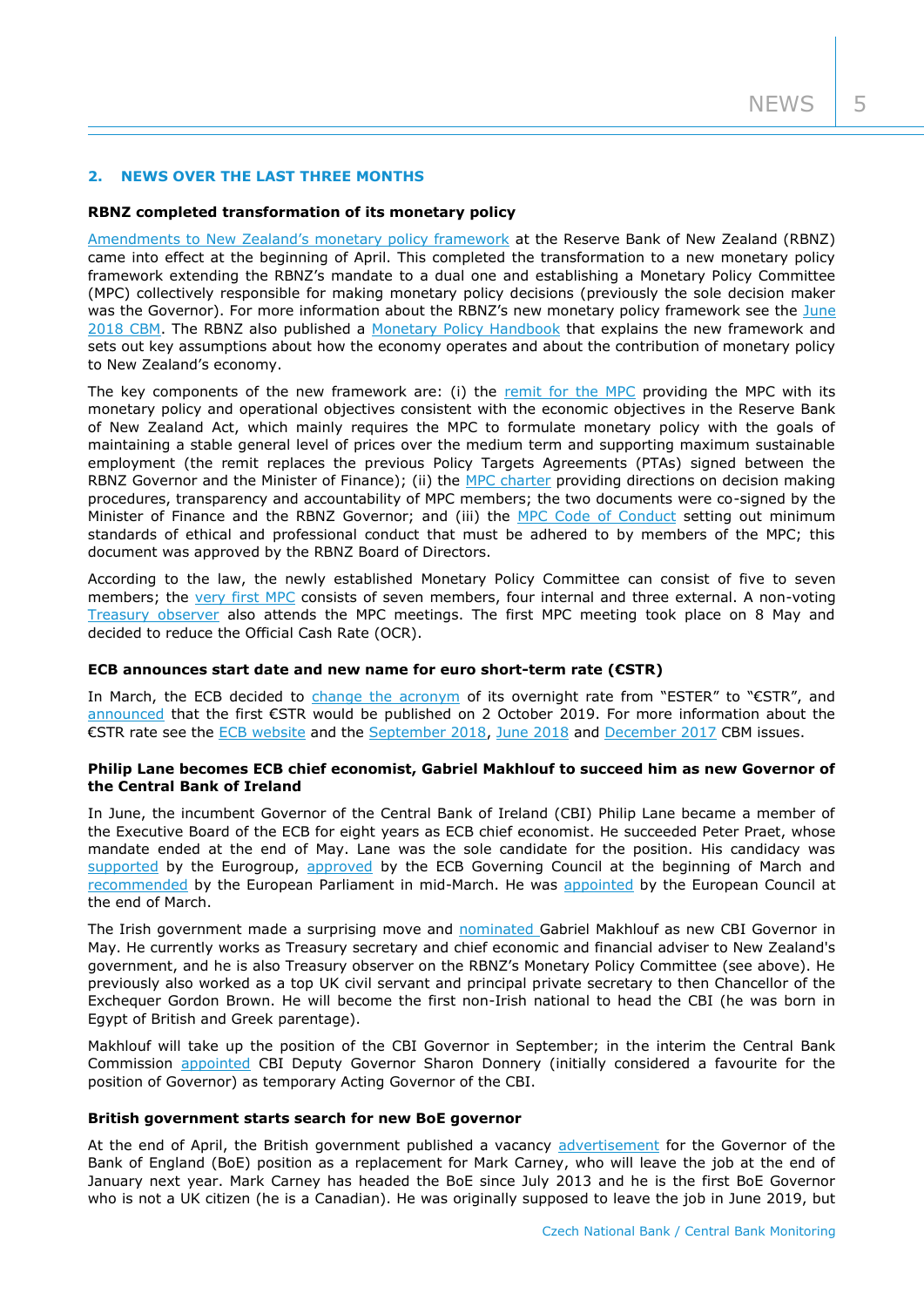at the request of the Chancellor [agreed](https://www.gov.uk/government/news/mark-carneys-term-extended-and-sir-jon-cunliffe-re-appointed-at-the-bank-of-england) to extend his term by half a year to help ensure smooth exit of the UK from the European Union (for more details see the **September 2018 CBM)**. The new Governor will face the difficult task to continue to support the British economy in a situation of continuing uncertainty around Brexit. Among the possible candidates mentioned for this position are, for example, the head of the Financial Conduct Authority (FCA) Andrew Bailey, BoE Deputy Governor for monetary policy Ben Broadbent, BoE Deputy Governor for financial stability Jon Cunliffe, former Governor of the Reserve Bank of India (RBI) and current professor at the University of Chicago Raghuram Rajan, former BoE Deputy Governor for banking and market and current LSE director Minouche Shafik or former UK Secretary of State for business and current chair of Santander UK Shriti Vadera.

The British government also [reappointed](https://www.bankofengland.co.uk/news/2019/may/ben-broadbent-reappointed-and-neds-announced) Ben Broadbent for a second term as Deputy Governor for monetary policy, i.e. until 2024. His reappointment will provide continuity as the government seeks a replacement for the BoE Governor.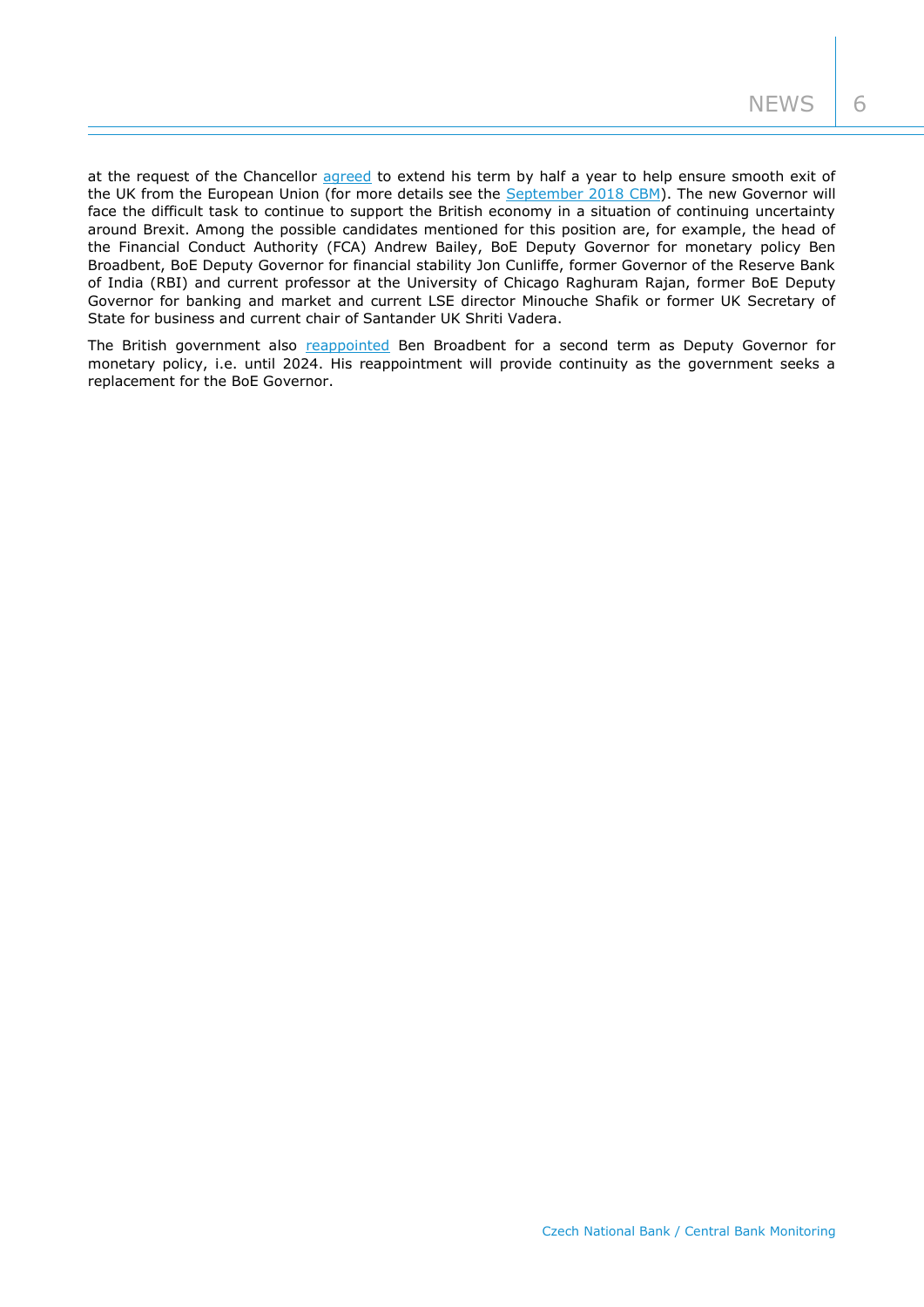## **3 SPOTLIGHT: ICELANDIC TURBULENCE**

*Iceland is a volcanic island situated on the boundary of two tectonic plates. It is thus constantly geologically active and earthquakes or volcanic eruptions are not uncommon. However, Iceland was able to recover even from the worst of natural disasters after an eruption caused death of almost a quarter of the population in 1783. When hit by the global financial crisis, accompanied by strong economic and financial turbulence which almost decimated the Icelandic banking sector and brought the state to the brink of bankruptcy, Icelanders faced yet another challenge making them deal with adversity. This article goes back to the Icelandic story and describes, among other things, the subsequent necessary measures to restore the functioning of the Icelandic banking sector.*

#### **Iceland – general characteristics**

Like Czechoslovakia, Iceland became an independent state in 1918. However, it remained in a union with Denmark even after that year, declaring full independence in June 1944. The island has an area of around 100,000  $km^2$  (i.e. similar to Bulgaria) and a population of about 350,000. It is currently among the top 15 richest states as measured by GDP (PPP) per capita.<sup>1</sup> The Icelandic economy is small and open, $^2$  importing virtually all consumer goods. Iceland's exports of goods comprise mainly raw aluminium and fish and its main export markets include the countries of the European Union (the Netherlands, Spain, Germany, the United Kingdom and France), the USA, Norway, Japan and China. The total foreign trade balance is currently recording a surplus due to a sharp upswing in exports of services, tourism in particular. Iceland is not a EU member state although accession negotiations were held in 2009–2015. However, Iceland has strong links to the European Union thanks to its membership in the European Economic Area (EEA) and the Schengen area. It is also a member of the European Free Trade Association (EFTA).

#### **Iceland's financial sector and its liberalisation**

Iceland's financial sector was strongly regulated until the 1980s. Banks were owned by the state and politicians were members of their bodies; lending-related decisions were also under strong political pressure. The political landscape also affected the organisational structure of the central bank, which had three governors, one from each major political party.

The gradual liberalisation of the Icelandic economy and the financial market started in the 1980s and picked up in the 1990s after Iceland joined the European Economic Area (EEA).<sup>3</sup> Among other things, the three largest Icelandic banks (Glitnir, Landsbanki and Kaupþing), accounting for 85% of the banking sector, were privatised before 2003 as part of the liberalisation. With the benefit of hindsight, however, the result of the privatisation was not without problems since control over banks was gained by several large interconnected domestic investor groups. These groups soon launched a massive expansion of the banks abroad.<sup>4</sup>

The main feature of the banking expansion was the use of short-term loans in foreign capital markets to finance long-term loans of their owners (or interconnected firms) who invested these loans in shares in foreign firms and commercial property. This strategy was highly commercially successful in a period of easy access to financing in global financial markets. The size of banks grew geometrically: consolidated assets of the three main banks (i.e. including their foreign subsidiaries and branches) rose from 170% of GDP at the end of 2003 to 880% of GDP at the end of 2007 (thus to a relatively comparable level as observed in the banking sector in Switzerland or Ireland at that time).<sup>5</sup>

-

 $1$  The IMF and the World Bank rank it 13th (2018) and 14th (2017) respectively.

 $2$  Iceland's imports account for 44% of GDP and exports of around 47% of GDP.

<sup>&</sup>lt;sup>3</sup> Many reforms were implemented as part of the liberalisation, which helped re-launch the Icelandic economy, such as tax cuts, state expenditure cuts, privatisation of state-owned companies, a change to the pension system, exchange rate easing, reinforcement of the central bank's independence, easing of the labour market, the goods market and the financial market.

<sup>4</sup> The largest expansion took place in 2004–2007. Icelandic banks aimed their activities mainly at the United Kingdom, Luxembourg and Scandinavian countries, where they had built and expanded further the activities of their branches. Deposits in branches were guaranteed by the Icelandic government, which became a problem during the financial crisis when the Icelandic government did not have funds to honour these guarantees.

<sup>5</sup> See e.g. OECD Economic Surveys Iceland, 2009, p. 20.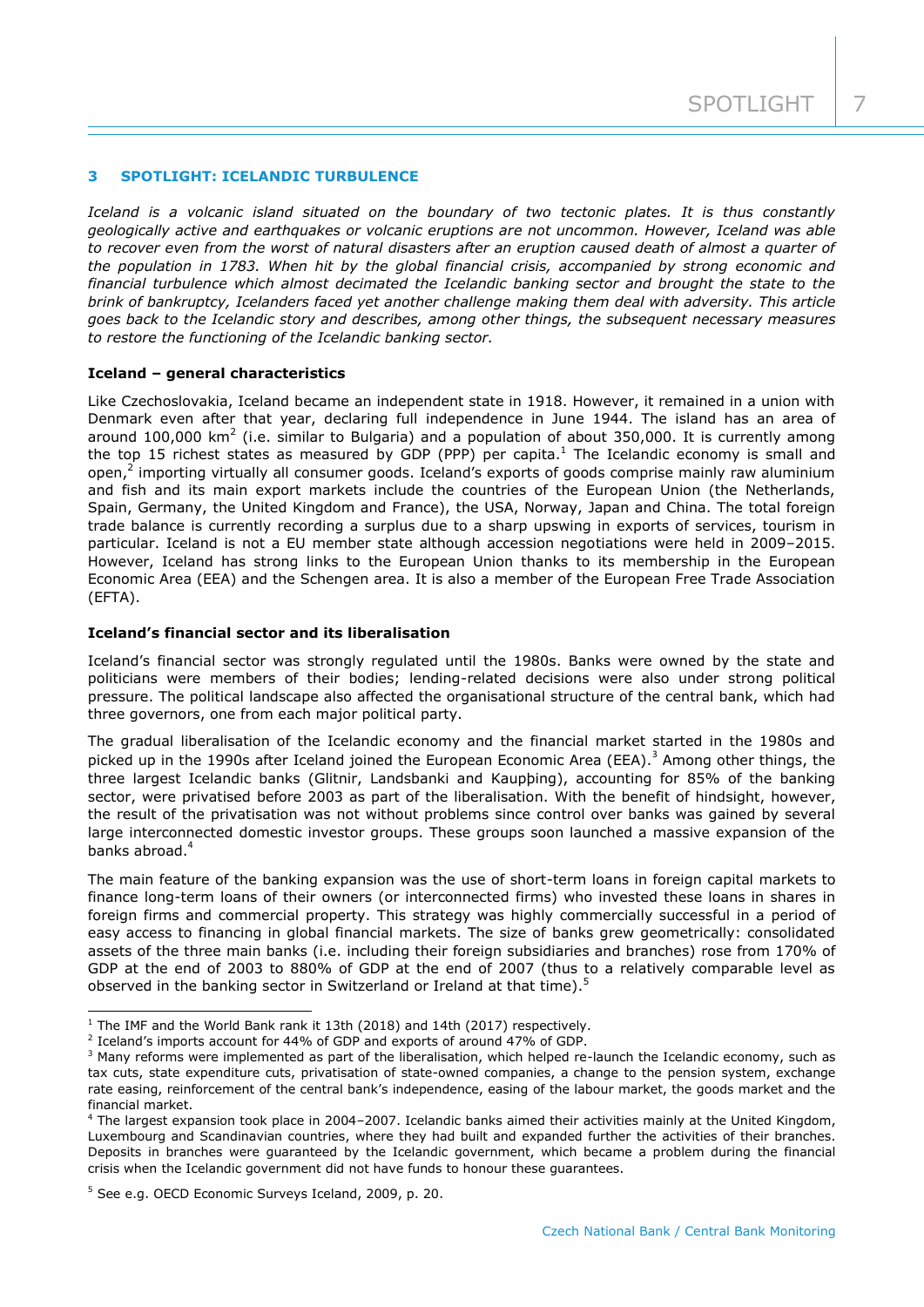The number of loans provided by the aggressively expanding banks to Icelandic households and nonfinancial corporations also grew, at an average rate of 30% a year in 2003-2007.<sup>6</sup> Moreover, the ratio of households' foreign-currency debt increased (to 20% of loans in September 2008) since banks offered

foreign-currency loans (denominated mainly in Swiss francs and Japanese yens) remunerated at a more favourable rate than Icelandic krona-denominated loans.

The liberalisation of the economy and the financial sector resulted in high economic growth, of more than 6% on average year on year in 2003–2007, accompanied by low unemployment (around 3%, see the chart). The shortage of labour was resolved by immigration, especially after new member states joined the European Union in 2004 (by contrast, the following crisis period saw an outflow of population).

## **The Central Bank of Iceland and its activity before the bank collapse**

The Act on the Central Bank of Iceland (Seðlabanki Íslands) was also amended during the liberalisation,



aiming to depoliticise the central bank. Among other things, the government's previous easy access to financing by the central bank was limited and the bank's supervisory powers were strengthened (supervisory powers were transferred to a new independent supervisory authority Fjármálaeftirlitið, FME, in 1999; a merger of the central bank and the FME is currently underway, see below).



-



In the years of high economic growth, inflation rose from less than 2% in the first half of 2003 to an average level of 5.2% in 2003–2007, staying above the inflation target from 2004 (see the chart). The central bank increased rates in May 2004. Nevertheless, its policy was not, in retrospect, sufficiently strict.

The rate on seven-day collateralised loans to financial institutions was set as the key monetary policy rate.<sup>8</sup> Banks were provided with seven-day collateralised loans at this rate in the amount they requested. Banks started to make massive use of central bank lending mainly in 2006 and 2007 when they started to have financing difficulties in global financial markets. The amount of these loans rose from ISK 30

<sup>6</sup> Debt of Icelandic firms more than doubled between 2003 and 2007, amounting to almost 300% of GDP; debt of households rose by around one-third in the same period, to almost 400% of GDP.

 $^7$  The act was amended in 2009. It put only one governor at the helm of the bank, who also chairs the new fivemember Monetary Policy Committee (MPC). The act was amended in 2013 and the bank was also granted an explicit mandate of pursuing financial stability. The Financial Stability Council and the Systemic Risk Committee were established in 2014, headed by the Finance Minister and the Governor of the central bank respectively.

<sup>&</sup>lt;sup>8</sup> This rate was in effect until April 2009. The rate which had the largest effect on short-term market interest rates has always been selected as the key interest rate since then. The current key monetary policy rate is the seven-day term deposit rate. For more information see the [website of the Central Bank of Iceland.](https://www.cb.is/other/key-interest-rates/)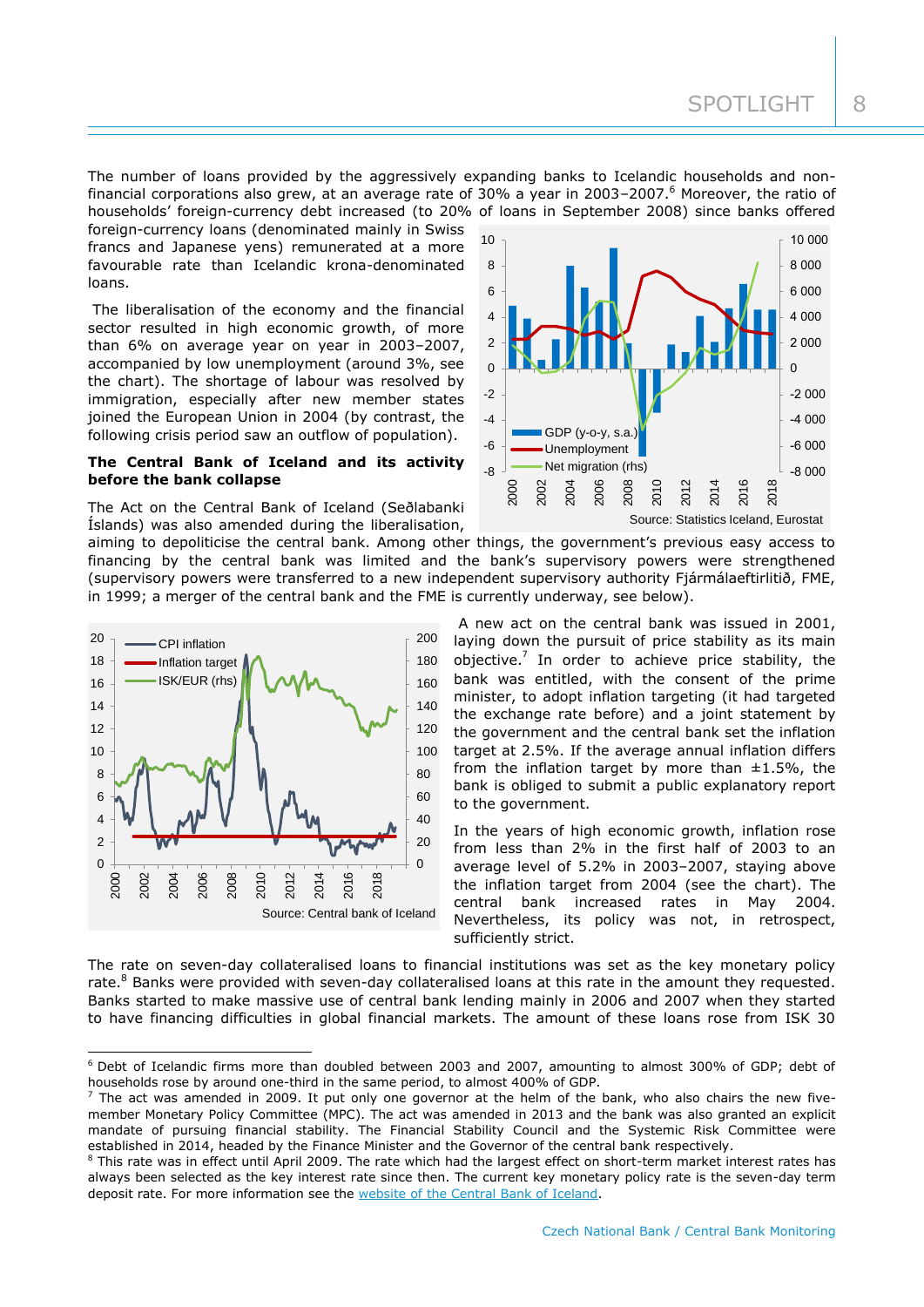ISK bn.

billion to ISK 500 billion from autumn 2005 to October 2008 (see the chart).<sup>9</sup> This increase also suggests that the interest rate was too low. However, the central bank increased it more significantly only in 2008 in response to a surge in prices. But the downside of higher rates was that they were used extensively by foreign investors and speculators who bought up the Icelandic krona, whose holdings offered high returns.<sup>10</sup>

At the end of 2007, the central bank started to draw the government's attention to the bad condition of the banking sector and its enormous size and also the increasing threat to the Icelandic economy if it collapsed suddenly. However, their meetings had no effect and produced no immediate measures. $11$  The government considered it more substantial to prevent a bad reputation of Icelandic banks and did not give significance to the ratio of the size of the banking sector to that of the Icelandic economy. The central bank or the FME supervisory authority did not have sufficient powers to intervene.

#### **The collapse of Icelandic banks and its resolution**

The 2008 global financial crisis caused Icelandic banks to lose access to global financial markets, with

-

 $\Omega$ 100 200 300 400 500  $600$  $\overline{0}$ 2 4 6 8 10 12 14 16 18 2000 2002 2004 2006 2008 2010  $\overline{201}$ 2014 <u>ମ</u> 2018 Collateralised loans to FIs (rhs) CBI interest rates Source: Central bank of Iceland

their borrowing costs rising enormously. They were not able to refinance and repay their liabilities and were facing a collapse. The treat of a collapse of the banking sector gave rise to a rapid outflow of foreign speculative investment and a sale of the Icelandic krona, which caused its sharp depreciation. The Icelandic government and the central bank had to avert the collapse of the currency, among other things due to the huge volume of foreign-currency loans held by domestic entities without any collateral. Therefore, they took radical steps.

The government started to gradually take control over the major banks in autumn 2008. Repayment of foreign deposits was suspended (especially in the Netherlands and the United Kingdom), which caused a short diplomatic dispute between Iceland and the United Kingdom. In October 2008, trading in the Icelandic krona was suspended temporarily and capital controls were introduced to prevent a chaotic outflow of capital abroad and a fall of the Icelandic krona. The government obtained a loan of USD 2.1 billion from the IMF in November 2008. The IMF's stabilisation programme focused mainly on supporting the exchange rate, achieving fiscal sustainability and restructuring the financial sector.<sup>12</sup>

Successor banks were restructured fundamentally after nationalisation. Their domestic and foreign operations were divided. Domestic banking operations were transferred to new banks and remained almost unchanged. The government tried to protect the domestic economy in this manner. The sale of the sound parts of banks or the sale of assets and other holdings of these banks to cover claims of creditors or the state started in mid-2011. The government achieved an agreement with foreign creditors of banks in liquidation in 2015, including their consent to a write-off of part of the Icelandic kronadenominated assets.

In 2017, the Central Bank of Iceland started to implement a strategy consisting of several steps to lift capital and currency restrictions on payments and trading in the Icelandic krona. Foreign payments between abroad and Iceland could be made freely from March 2017. The Central Bank of Iceland discontinued the duty to create the Special Reserve Ratio (SRR) for investors in Icelandic bonds in March

<sup>&</sup>lt;sup>9</sup> Further short-term secured loans amounting to around EUR 4.5 billion were provided to banks by the European Central Bank until autumn 2008.

 $10$  The key interest rate of the Central Bank of Iceland stood at 15% from March 2008, 15.5% from April to mid-October, while the interest rates of the BoE and the ECB were only 5.5% and 4% respectively.

 $11$  It is often cited that one of the possible explanations for the absence of any reaction by the government to the reports submitted by the Governor was his previous political engagement as the Prime Minister for a competing political party that was in power at that time.

 $12$  Iceland completed the programme successfully in 2011 and even repaid the loan in 2015.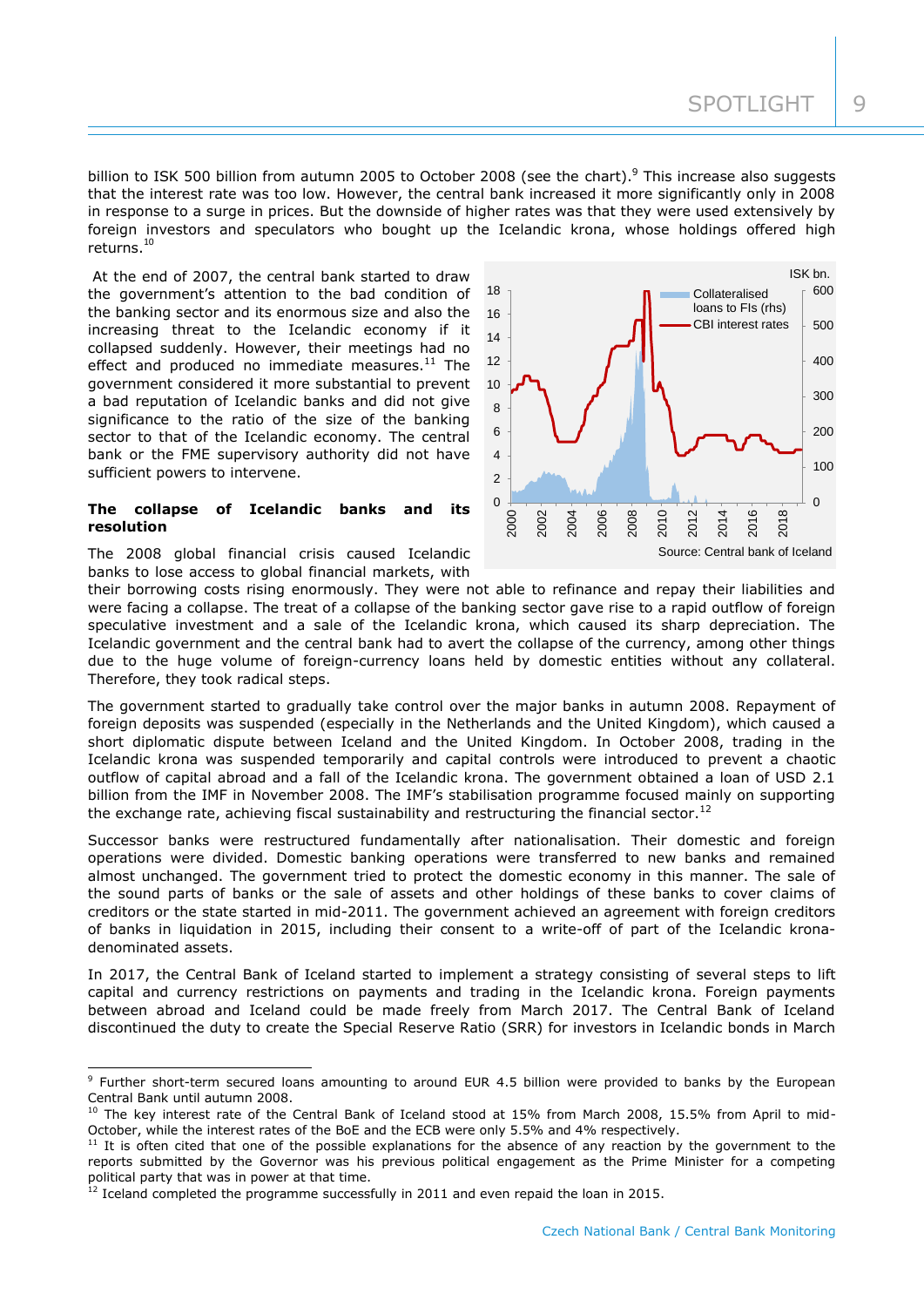SPOTLIGHT 10

2019.<sup>13</sup> The only still applicable capital restriction prohibits trading in the Icelandic krona using the interest rate differential (i.e. carry trade) and trading in unsecured financial derivatives. It is aimed against an uncontrolled inflow of speculative capital. However, all restrictions are expected to be removed in future.

## **Today's financial sector and supervisory authorities**

Three nation-wide commercial banks currently operate in Iceland: Arion banki (a successor of the Kaupþing bank), Íslandsbanki (a successor of the Glitnir bank) and Landsbankinn (a successor of the Landsbanki bank), and about ten regional savings banks. The government sold the state participation in the Arion Bank in 2018, maintaining the 100% ownerhip of the Íslandsbanki and holding 98% of shares in Landsbankinn. $14$ 



Today's size of the Icelandic banking sector relative to GDP is consistent with the figures usual in most advanced countries and any assistance to banks in difficulties is thus more feasible from the government's perspective. Banks are also in a better condition than before the crisis: their capital adequacy ranges between 20% and 25% of risk-weighted assets, significantly above the regulatory minimum (16%). Banks' behaviour is also less risky, so they are much better prepared to face unfavourable circumstances.

This notwithstanding, Iceland is yet to take measures to improve the situation in banking supervision and regulation. One of them, recommended for numerous years by international organisations such as the IMF and the OECD, is to establish sufficiently independent banking supervision vested with the necessary powers and with sufficient funding. Icelandic authorities have followed the recommendation recently and the Parliament is currently discussing a bill on integrating banking supervision (i.e. the existing financial supervisory authority FME, which reports to the Ministry of Finance at present) into the central bank.<sup>15</sup>

Iceland has thus saved and restored its financial sector, but its small, open and rather specialised economy might be affected by relatively small shocks. An example may be the current situation where a cooling in tourism and a collapse of an airline company combined with a bad fishing season resulted in the central bank's radical re-assessment of the economic outlook this year from GDP growth of 1.8% to a decline in GDP of 0.4%.<sup>16</sup> Icelanders must thus remain alert because their island will always remain exposed to the external environment.

-

<sup>&</sup>lt;sup>13</sup> The SSR rate prescribed for the reserve requirement was imposed on the inflow of capital to the Icelandic bond market and high-yielding deposits in June 2016. It was aimed at moderating the flows and affecting the structure of foreign capital flowing to the Icelandic market. The SSR was reduced from 40% to 20% in November 2018 and from 20% to 0% in March 2019.

<sup>&</sup>lt;sup>14</sup> The goal of the government is to fully privatise the Islandsbanki in the period ahead and to hold around one-third of the state participation in the Landsbankinn in the long run. The government intends to use income on the sale of state participations in banks to redeem government debt.

<sup>&</sup>lt;sup>15</sup> See information on the **FME** website or on the [website of the Icelandic government.](https://www.government.is/news/article/2018/10/11/Merger-of-Central-Bank-of-Iceland-and-Financial-Supervisory-Authority-in-preparation-Inflation-targeting-to-remain-the-principal-objective-of-monetary-policy/)

<sup>&</sup>lt;sup>16</sup> See the **Statement** of the Monetary Policy Committee of 22 May 2019.